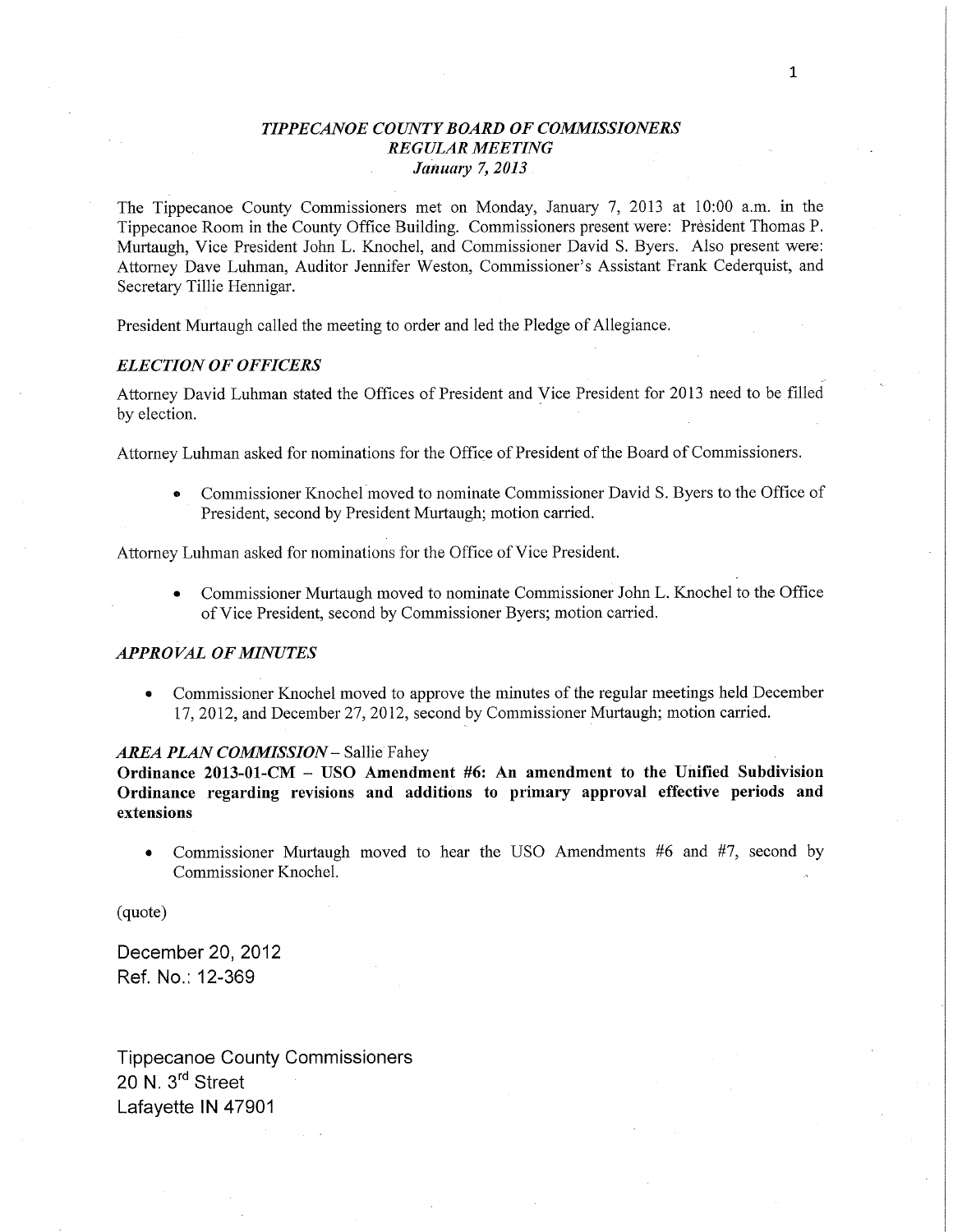#### RE: USO AMENDMENT #6:

An amendmerit to the Unified Subdivision Ordinance regarding revisions and additions to **primary** approval effective periods and extensions

Dear Commissioners:

As Secretary to the Area Plan **Commission** of Tippecanoe County, *I* do hereby **certify**  that at a public hearing held on December 19, 2012, the Area Plan Commission of Tippecanoe County voted 14 yes *-* 0 no on the motion to approve the enclosed amendment to the Unified Subdivision Ordinance. Therefore, the Area Plan Commission of Tippecanoe County recommends to the Tippecanoe County Commissioners that the proposed subdivision ordinance amendment be approved.

Sincerely,

Sallie Dell Fahey Executive Director

(unquote)

Area Plan Commission Director Fahey said USO Amendment #6 addresses the revisions and additions to primary approval for subdivisions in regard to how long they are effective and the ability to seek extensions of the approval. The last few years, more sub-dividers have needed extensions of the five year primary approval; possibly due to the economy. It takes longer than five years to finalize <sup>a</sup> subdivision. The amendment extends the automatic approval from five years to ten years. The amendment would apply to major subdivisions, non residential minor subdivisions, and rural estate subdivisions. Residential minor subdivisions are not included because there are no public improvements and it is a fairly simple matter to get the final plat recorded within the approval period. There have not been requests for extensions of residential minor subdivisions. Sub-dividers may continue to request as many two year extensions beyond the ten year period as necessary. The decision to grant the two year extension is at the discretion of the **Planning** Commission. A current practice has also been added to the amendment for a lapsed approval, allowing a *belated request* of the two year extension. The Planning Commission Ordinance committee met several times and voted 14 yes, 0 no at the December meeting.

**Ordinance 2013-02-CM -** USO **Amendment** #7: An **amendment** to the Unified Subdivision **Ordinance** which would **replace** the **final plat Mylar requirement** with **a digital** file **requirement** 

(quote)

December 20, 2012 Ref. No.: 12-375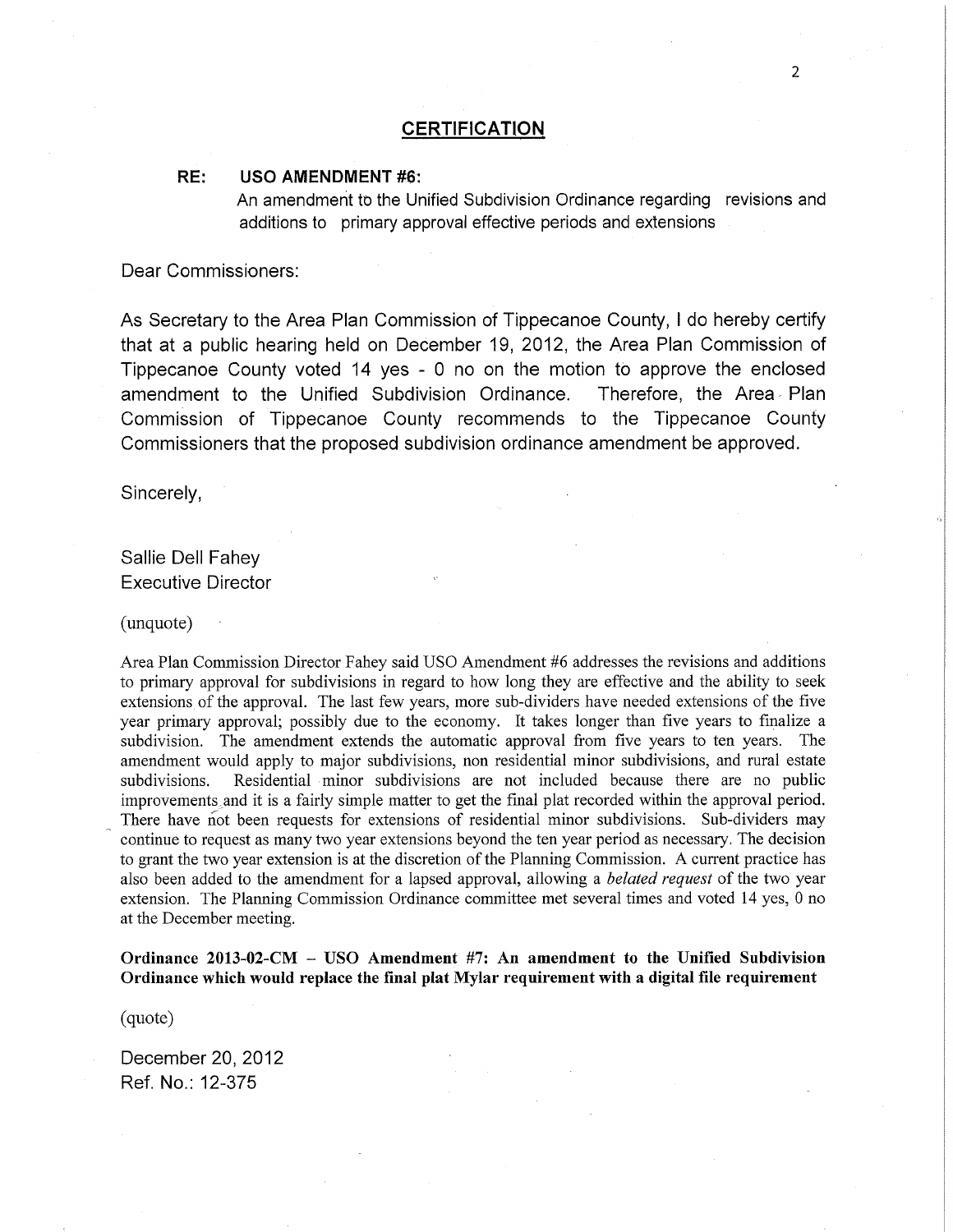Tippecanoe County Commissioners 20 N. 3<sup>rd</sup> Street Lafayette IN 47901

# **CERTIFICATION**

# RE: USO AMENDMENT #7:

An amendment to the Unified Subdivision Ordinance which would replace the final plat Mylar requirement with a digital file (pdf format) requirement

Dear **Commissioners:** 

As Secretary to the Area Plan **Commission** of Tippecanoe County, I do hereby certify **that** at a public hearing held on December 19, 2012, the Area Plan Commission of Tippecanoe County voted 14 yes - 0 no on the motion to approve the enclosed amendment to the Unified Subdivision Ordinance. Therefore, the Area Plan Commission of Tippecanoe" County recommends to the Tippecanoe County Commissioners that the proposed subdivision ordinance amendment be approved.

Sincerely,

Sallie Dell Fahey Executive Director

(unquote)

Director Fahey said USO Amendment #7 moves away from the final plat Mylar requirement to PDF format. APC no longer has a Mylar machine, as most places. Paper copies are still needed for the Recorder and some other offices. Informally, developers, surveyors, and engineers have been asked for PDFs for sketch plans and preliminary plats to prepare a slide presentation. Now, it will officially extend to final plats. They are being linked to the subdivision database in order to have a thorough electronic record of every development in the future. The Ordinance Committee met several times and voted 14 yes, 0 no at the December meeting. '

Auditor Weston recorded the vote for Ordinance 2013-01-CM.

| <b>Byers</b> | Aye |
|--------------|-----|
| Knochel      | Aye |
| Murtaugh     | Aye |

Ordinance 2013—01—CM passed 3-0.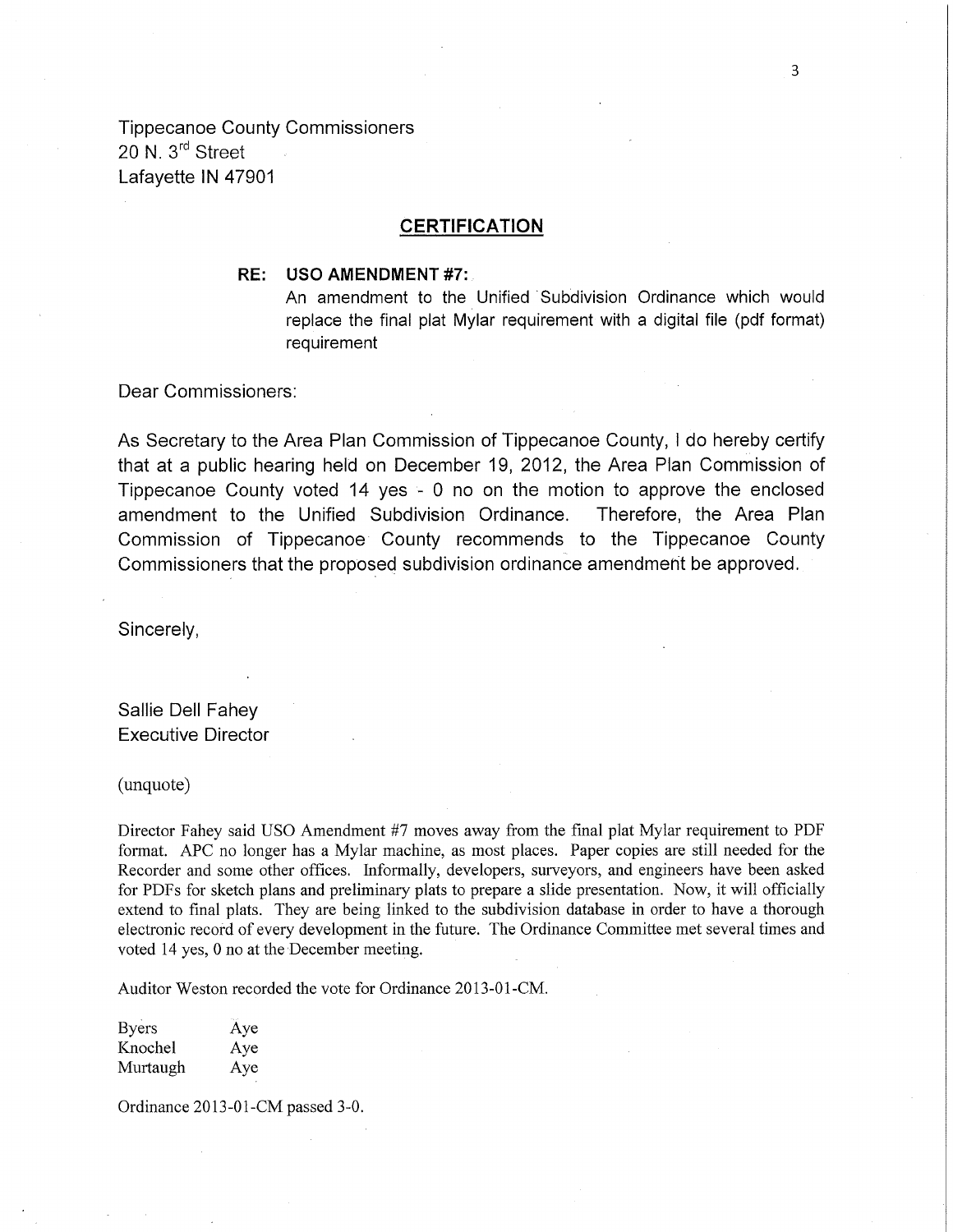Auditor Weston recorded the vote for Ordinance 2013-02—CM

| <b>Byers</b> | Aye |
|--------------|-----|
| Knochel      | Aye |
| Murtaugh     | Aye |

Ordinance 2013-02-CM passed 3-0.

### *RESOLUTION 2013-01-CM*  **Establishing Regular Meeting** Dates

President Byers said the Commissioner's regular meetings will be held the first and third Monday of the month unless the date falls on a holiday. When the Monday meeting date is a holiday, the meeting will be held the following day.

**0** Commissioner Knochel movéd to approve Resolution 2013-01-CM establishig regular meeting dates for 2013, second by Commissioner Murtaugh; motion carried.

# **RESOLUTION 2013-02-CM Department Head Appointmgnts**

Commissioner Knochel said the department head appointments remain the same as 2012.

| Appointments to Positions |                                          |  |
|---------------------------|------------------------------------------|--|
| Name                      | Position/Tile                            |  |
| Kenneth Brown             | Building Commissioner                    |  |
| Rebecca Humphrey          | Youth Services Director                  |  |
| Frank Cederquist          | Commissioners' Assistant                 |  |
| Shirley Mennen            | Human Resources Coordinator              |  |
| Jeff Johnson              | Fairgrounds Property Manager             |  |
| Opal Kuhl                 | Highway Executive Director               |  |
| Michael Spencer           | Assistant Highway Executive Director     |  |
| Ed Ward                   | Highway Supervisor                       |  |
| David Sturgeon            | Chief Information Officer                |  |
| DeAnna Sieber             | Tippecanoe Villa Director                |  |
| Randall Fairchild         | Veteran Services Officer                 |  |
| Patrick Scowden           | Weights & Measures Director              |  |
| Michael Haan              | Maintenance Executive Director           |  |
| David Heath               | Community Corrections Executive Director |  |
| William "Smokey" Anderson | Emergency Management Executive Director  |  |

**0** Commissioner Knochel moved to approve Resolution 2013-02-CM, Department Head appointments as presented, second by Commissioner Murtaugh; motion carried.

#### *RESOL UTION2013-03-CM* \_ **A** '

**Appointments** to **Various Boards,** Councils, Commissions, and **Other** Bodies

Commissioner Murtaugh read the list of appointments.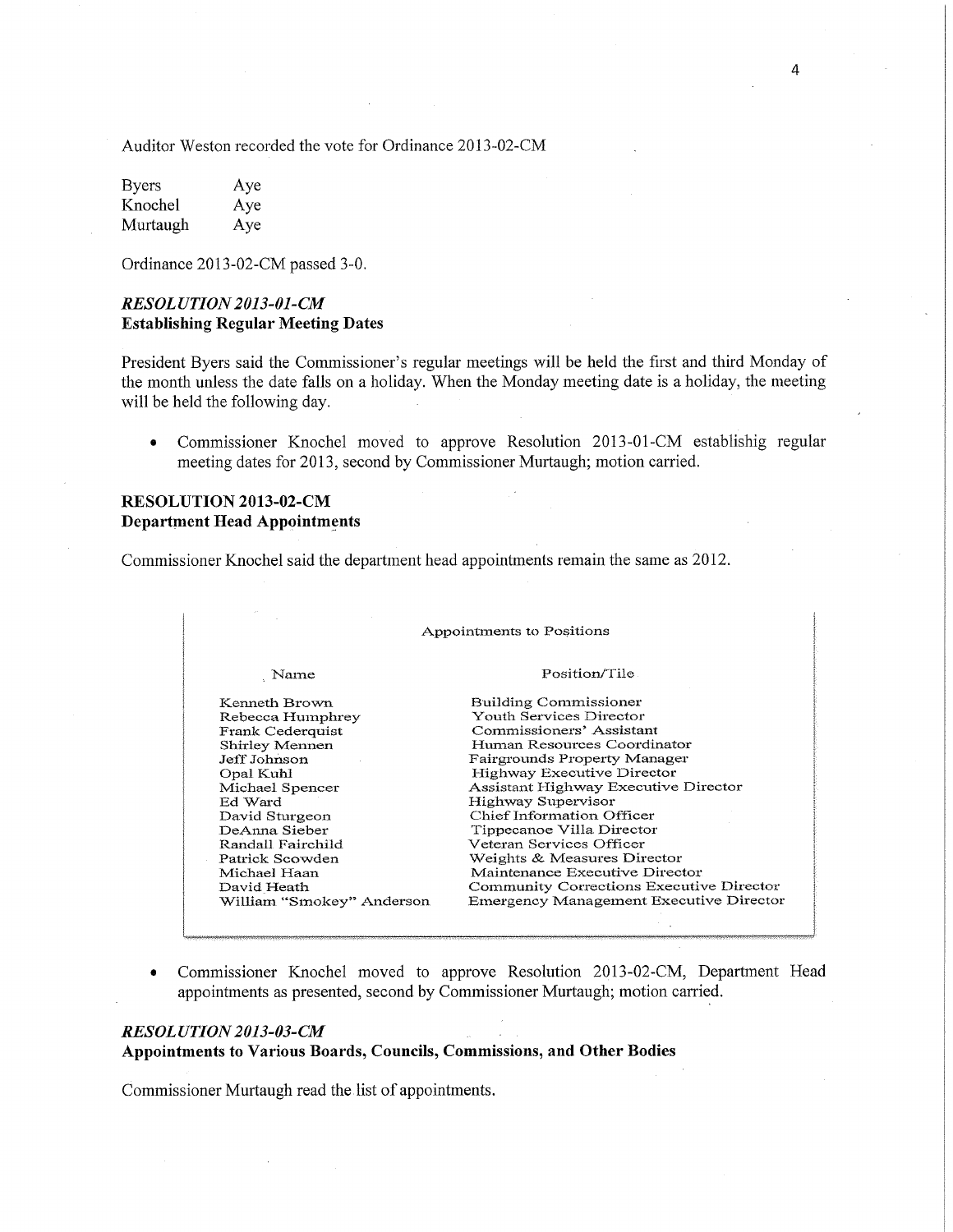| Board of Zoning Appeals                                     | Stephen Clevenger                                                  |
|-------------------------------------------------------------|--------------------------------------------------------------------|
| Alcohol & Tobacco Commission                                | William Bogan                                                      |
| <b>Convention &amp; Visitors Bureau</b>                     | <b>Roy Meeks</b><br><b>Becky Barnes</b>                            |
| Local Environmental Response Fund                           | Zach Beasley                                                       |
| <b>Tippecanoe County Animal Disease Control Coordinator</b> | Marianne Ash                                                       |
| Tippecanoe County Board of Health                           | <b>Thometra Foster</b><br>William Miller, MD                       |
| <b>Tippecanoe County Park Board</b>                         | Marilyn Byers                                                      |
| <b>Tippecanoe County Governmental Building Corporation</b>  | Jerome Withered<br>Michael Wilson<br>Jay Reynolds<br>Diane Windler |
| Tippecanoe County Human Relations Commission                | Debi DeBruyn<br>Sandra Syndor<br>Andrew Antonio                    |
| Board of the Operating Company for Battleground Golf Course | Mike Piggott                                                       |
| Greater Wabash River Resource Conservation & Development    | Monica Christopher                                                 |

**0** Commissioner Knochel moved to approve Resolution 2013-03-CM, Appointments to various Boards, Councils, and Commissions as presented with the exception of Roy Meeks to the Convention and Visitors Bureau and Mike Piggott to the Board of the Operating Company for Battleground Golf Course. The appointment of Mr. Meeks is on hold and the appointment of Mr. Piggott will be presented seperately. Second by Commissioner Murtaugh; motion carried.

# *NOMINATION* TO THE *BOARD* OF *OPERATING COMPANY* FOR THE *BATTLE GROUND GOLF COURSE .* '

Attorney Luhman said the nomination form has the name of the entity which has been established by the Lafayette Parks Foundation for the management of the new golf course. The Foundation asks that the Commissioners nominate a member of **the'Board** of Directors of the new LLC. Mike Piggott would be the Commissioner's nomination. Commissioner Knochel had several questions regarding conflicting information about the golf course being operated for profit or as a not for profit and What the tax exempt status would be. His concern is if the property is operated as not for profit and tax. exempt, it would be a loss of revenue for the county. Shane Weist said he was unable to answer those questions; they would need to be answered by board members. He will present the questions and concerns to the board members.

**0** Commissioner Murtaugh moved to nominate Mike Piggott to the Board of Operating Company for the Battle Ground Golf Course, second by President Byers; motion carried. Commissioner Knochel opposed the motion.

# **COMMISSIONER'S ASSIGNMENTS**

To **Various** Boards, Councils, and Commissions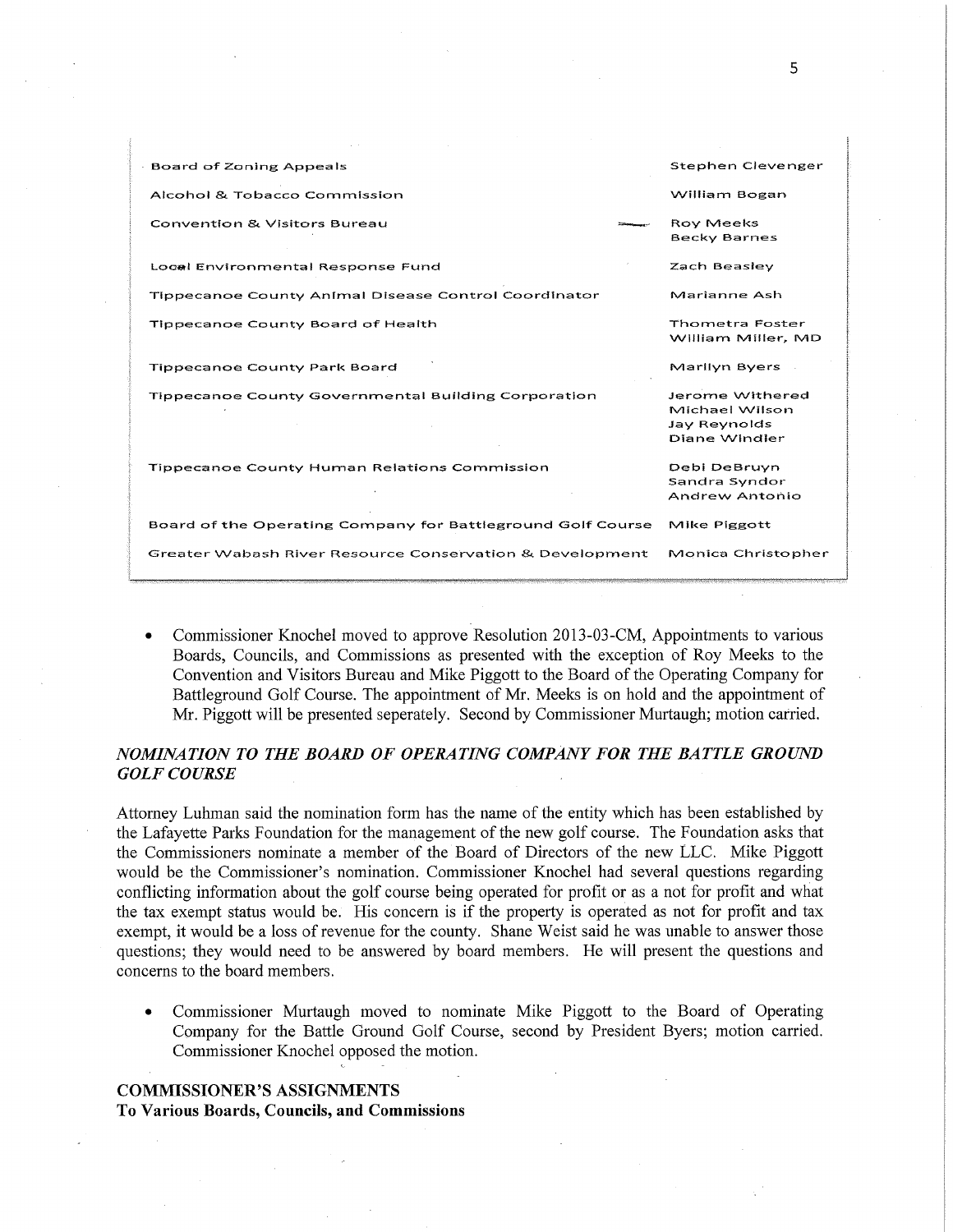President Byers read the Commissioner's assignments for calendar year 2013.

| Commissioners Assignments to Various Boards, Councils and Commissions<br>For Calendar Year 2013                                                                                                                                                                 |                                                                                                                                                                                                               |                                                                                                                                                  |  |
|-----------------------------------------------------------------------------------------------------------------------------------------------------------------------------------------------------------------------------------------------------------------|---------------------------------------------------------------------------------------------------------------------------------------------------------------------------------------------------------------|--------------------------------------------------------------------------------------------------------------------------------------------------|--|
| David Byers                                                                                                                                                                                                                                                     | Tom Murtaugh                                                                                                                                                                                                  | John Knochel                                                                                                                                     |  |
| Area Plan Commission<br><b>LEPC</b><br>Convention & Visitors Bureau<br>Drainage Board<br>Lafayette Housing Consortium<br>Emergency Management Advisory Council<br>T C Solid Waste District<br>Community Corrections Advisory Board<br>Human Resources Committee | Area Plan Commission<br>Drainage Board<br>Cary Home Advisory Board<br>MITS Advisory Board<br>Joint Purchasing Committee<br>Wabash River Enhancement Corp<br>T C Solid Waste District<br>Child Protective Team | Drainage Board<br>Hoosier Heartland Corridor<br>T C Solid Waste District<br>Redevelopment Commission<br>TERF Board<br>Solid Waste Advisory Board |  |

**0** Commissioner Knochel moved to approve the Commissioner's assignments as presented, second by Commissioner Murtaugh; motion carried.

#### CONTRACT FOR **COUNTY ATTORNEY**

President Byers said the contract is with the law firm of Hoffman, Luhman & Masson. Services will be charged at the rate of \$165.00 per hour for principals of the **firm,** \$145.00 per hour for associates, and \$75.00 per hour for paralegals.

• Commissioner Knochel said the contract is for the same amount as the previous year and moved to approve the contract between The Board of Commissioners of Tippecanoe County and the firm of Hoffman, Luhman & Masson, PC as presented, second by Commissioner Murtaugh; motion carried.

# *RECORDER -* Oneta Tolle **Eastern Engineering —** Kip **Maintenance Agreement**

**0** Commissioner Murtaugh moved to untable the agreement, second by Commissioner Knochel.

Commissioner Knochel said Recorder Tolle was previously asked to check with the MITS regarding undertaking the printer agreement. Recorder Tolle stated she midunderstood that she was supposed to talk with **MITS.** Commissioner Murtaugh asked how often the printer was used, what was charged for copies, the age of the printer, and questions about the maintenance contract. Recorder Tolle said the printer is used several times a day and the charge is \$2.00. The printer was purchased in 2001 and the contract is \$175.00 per month, excluding parts. Chief Information Officer Dave Sturgeon said a contract is \$175.00 per month, excluding parts. maintenance contract is typically part of the purchase price for one or three years, depending on the vendor. Commissioner Murtaugh suggested purchasing a new printer versus paying \$175.00 per **month,** plus parts. President Byers said the contract is now month-to-month and with discussions of transferring all printer and copier contracts to the **MITS** department, he asked CIO Sturgeon if an extra month gave him a chance to research a new printer and contract. CIO Sturgeon said at \$1400.00 per year for the current contract, the money could be put toward a new printer. Recorder Tolle said the cost of a new printer was not in the budget but would come out of the Perpetuation Fund. The cost of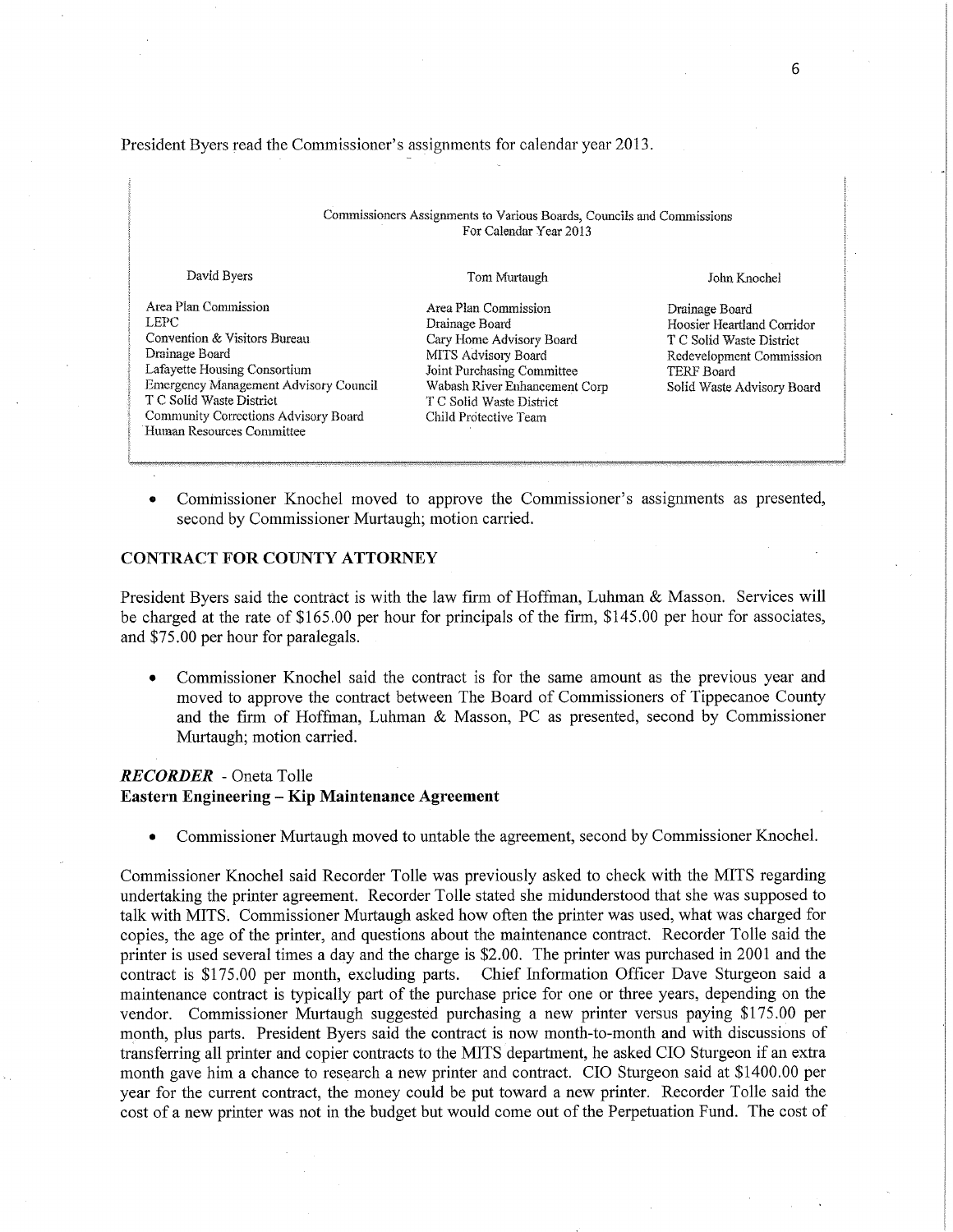<sup>a</sup>new printer is approximately \$3 0,000. She is billed automatically at the end of each month under the current agreement. Attorney Luhman reviewed the contract and stated it does not specifically say it is <sup>a</sup>year contract but does say it is a monthly charge of \$174. 83. The attachment provided does not state it is an annual fee. The Commissioners agreed to not renew the maintenance contract and have MITS seek **a** new printer.

**0** President Byers stated there was a motion without a second for the Kip Maintenance Agreement; motion denied.

# *JUVENILE ALTERNTIVES* - Rebecca Humphrey **Agreement** for **Software Maintenance**

Cary Home Executive Director Humphrey requested approval oh a contract with Paperless Business Solutions. The agreement provides software maintenance which is mandated by the Department of Corrections for Community Corrections. Adult Corrections have worked with Paperless Business Solutions since 2004. The software package was purchased. The contract is for \$250.00 per month for maintenance to be paid out of the Community Correction grant monies or from Project Income for the remainder of this grant cycle. July 1, with the new grant, it will be written into the grant fund. Conversations were held with C10 Sturgeon regarding **MITS** building the same database; however, the Department of Corrections have a lot of changes with mandatory set dates and MITS could not respond to those demands. The information does not interface with Quest.

• Commissioner Knochel moved to approve the agreement for software maintenance as presented, second by Commissioner Murtaugh; motion carried.

# **GRANTS** - Laurie Wilson Permission to apply for **grant**

Grant Facilitator Wilson requested permission to apply for a grant for Cary Home in the amount of up to \$36,000 (with a \$4,000 match) from the Indiana' **Criminal** Justice Institute (ICJI) for the Tip2pecanoe County Truancy Accountability project. It is the second year for the project.

*0* Commissioner Knochel moved to grant premission to apply for the Cary Home grant as presented, second by Commissioner Murtaugh; motion carried.

Grant Facilitator Wilson requested permission to apply for <sup>a</sup>grant for Probation in the amount of up to \$15,000 (with **a** \$2,000 match) from the ICJI for the Substance Abuse Assessment and Screening project. It is the second year for the project.

**0** Commissioner Knochel moved to grant permission to apply for the Probation grant as presented, second by Commissioner Murtaugh; motion carried.

Auditor Weston asked Ms. Wilson to comment on where the match comes from to which she replied it depends on when they are received and the amount. Generally it comes from the department's General Fund budget.

#### **MOU/Contract**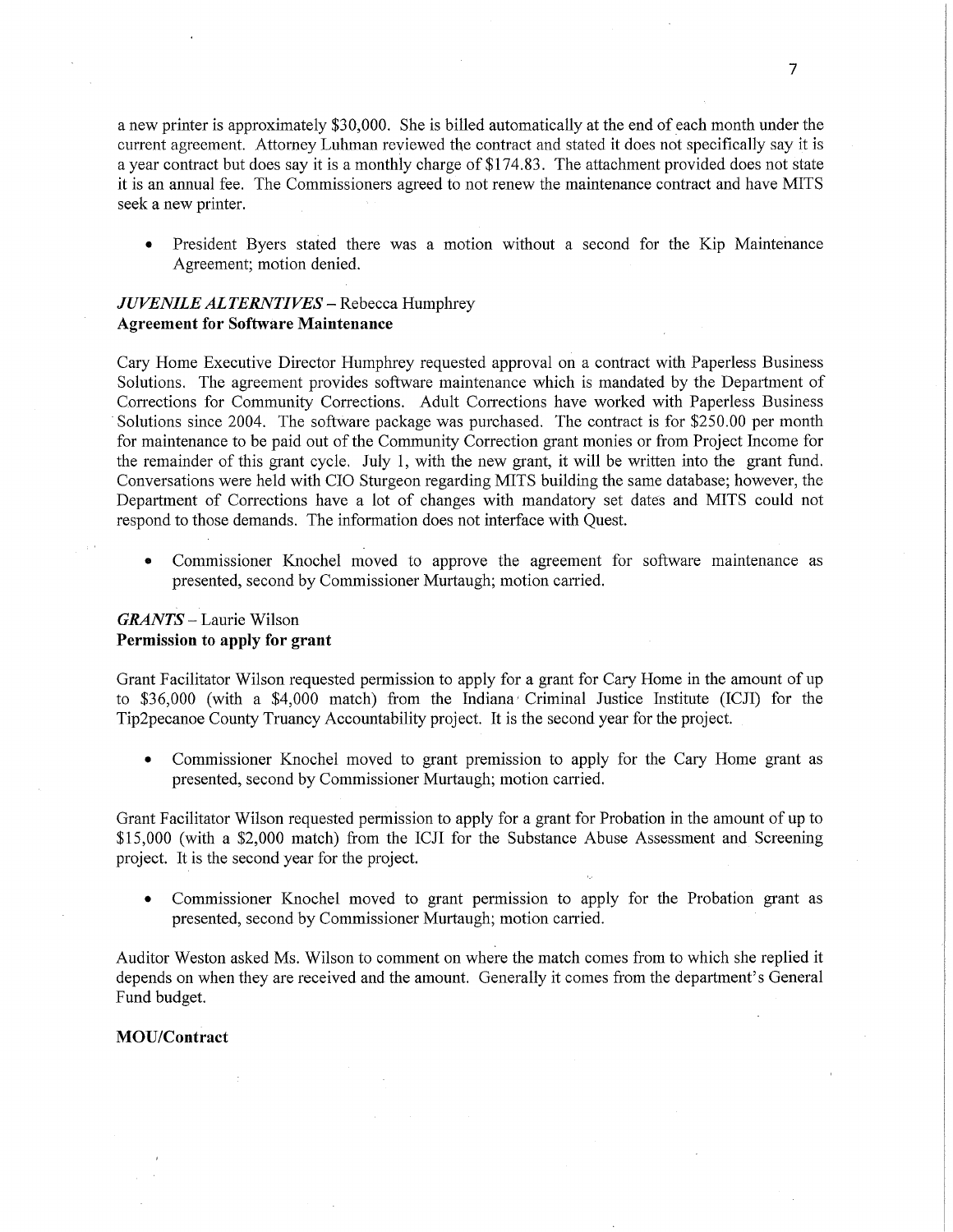Grant Facilitator Wilson said she has a grant amendement for the Sheriff's department. The Tippecanoe School Corporation School Resource Officer Grant received an amendment to extend the date from March 31 to September 30, 2013, allowing more time to use the funds.

**0** . Commissioner Knochel moved to approve the amendment to the grant as presented, second by Commissioner Murtaugh; motion carried.

#### ADA *ASSESSMENT PROPOSAL* FOR SER *VICES*

Commissioner Murtaugh presented a proposal for an analysis of the Courthouse for ADA compliance. It is the same service which has been completed for Cary Home and the Villas. Each County facility will require the same analysis. The contract is with RTM Consultants, Inc. from Indianapolis in the amount of \$7,200.

**0** Commissioner Murtaugh moved to approve the assessment proposal as presented, second by Commissioner Knochel; motion carried

#### *WINDOW MAINTENANCE PROPOSAL FOR FAIRGROUNDS HOUSE*

President Byers said the window maintenance proposal is for the house at the Fairgrounds to reseal and recaulk. The proposal is from Best Window & Door Company.

**0** Commissioner Knochel moved to approve the window maintenance proposal for the Fairgrounds house in the amount of \$1,860.91 as presented, second by Commissioner Murtaugh; motion carried.

#### **APPLICATION TO VILLA**

**-** Commissioner Knochel moved to approve the applications to the Tippecanoe Villa for Mark R. Payton and Harold T. Boyer, second by Commissioner Murtaugh; motion carried.

#### *UNFINISHED/NE W B USINESS*

Commissioner Knochel said he had a request from the We Care Clinic to have posting capabilities on the County website, either through Linda Horton or Shirley **Mennen.** Human Resources Coordinator Mennen reported that the request had been taken care of.

#### *REPORTS* ON *FILE*

The following reports are on file in the Commissioner's office.

Treasurer Building Commission Parks and Recreation Wabash River Heritage Coordinator Commission Central Mail and DUplicating Clerk of the Circuit Court Crystal Creek Boarding Kennel Public Library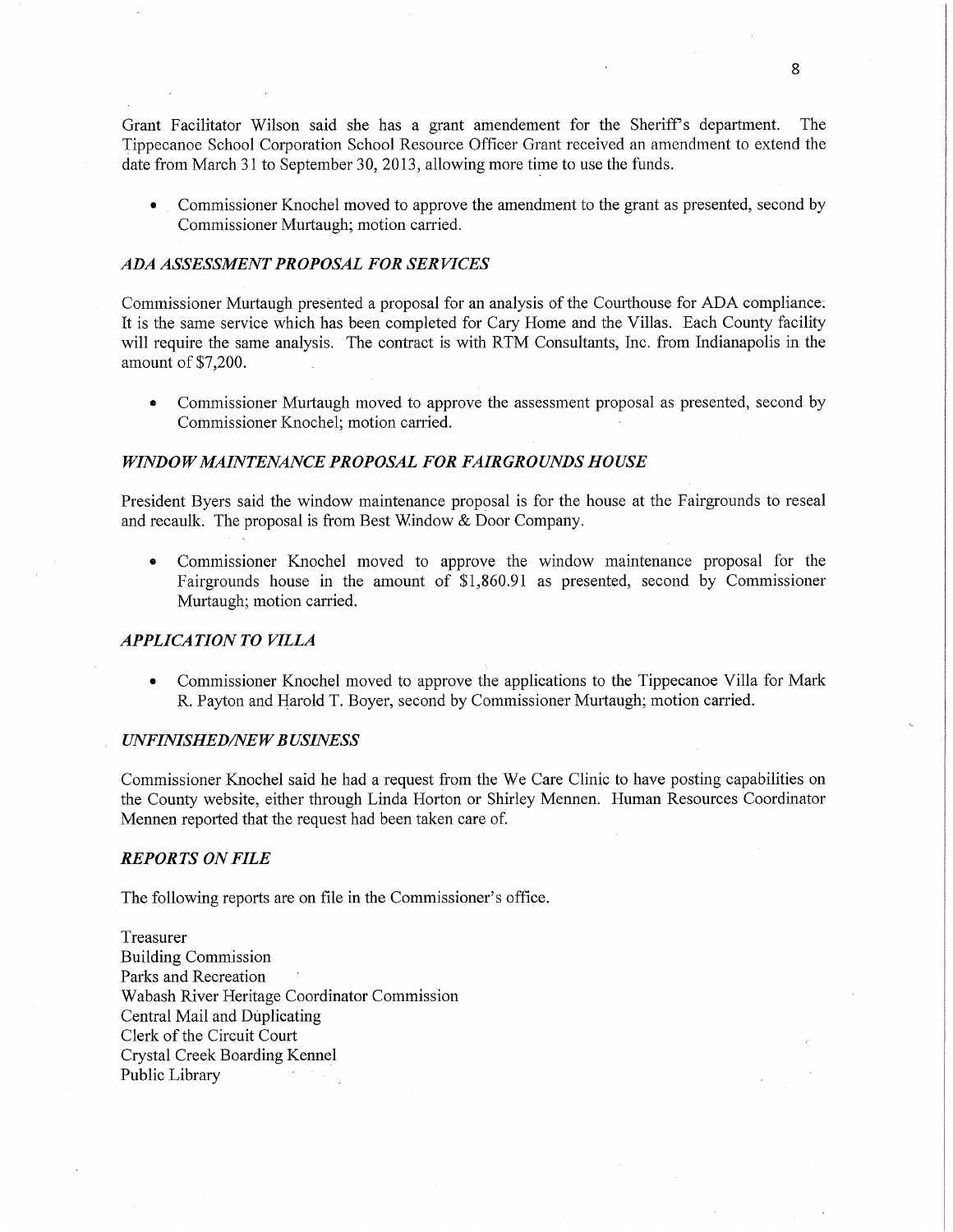# *PUBLIC COMMENT*

Beau Clark – 1701 Ocala Court, Lafayette, IN – Mr. Clark stated he read an article in the December 27 Journal and Courier \_saying the Commissioners were looking to streamline office equipment maintenance. He works at Lafayette Copier and wanted to know who to contact to provide'the information. Commisioner Murtaugh said he should get with Chief Information Officer Dave Sturgeon. The contract of the contract of the contract of the contract of the contract of the contract of the contract of the contract of the contract of the contract of the contract of the contract of the contract of the

As there were no other public comments, Commissioner Knochel moved to adjourn.

# BOARD OF COMMISSIONERS OF THE COUNTY OF TIPPECANOE

 $R$  /5/37 Byers, President David S

John L. Knochel, Vice President

RPM Instance Thomas P. Murtaugh, Member

ATTEST: Dan Day, Chief 12puts<br>Jennifer Weston, Auditor